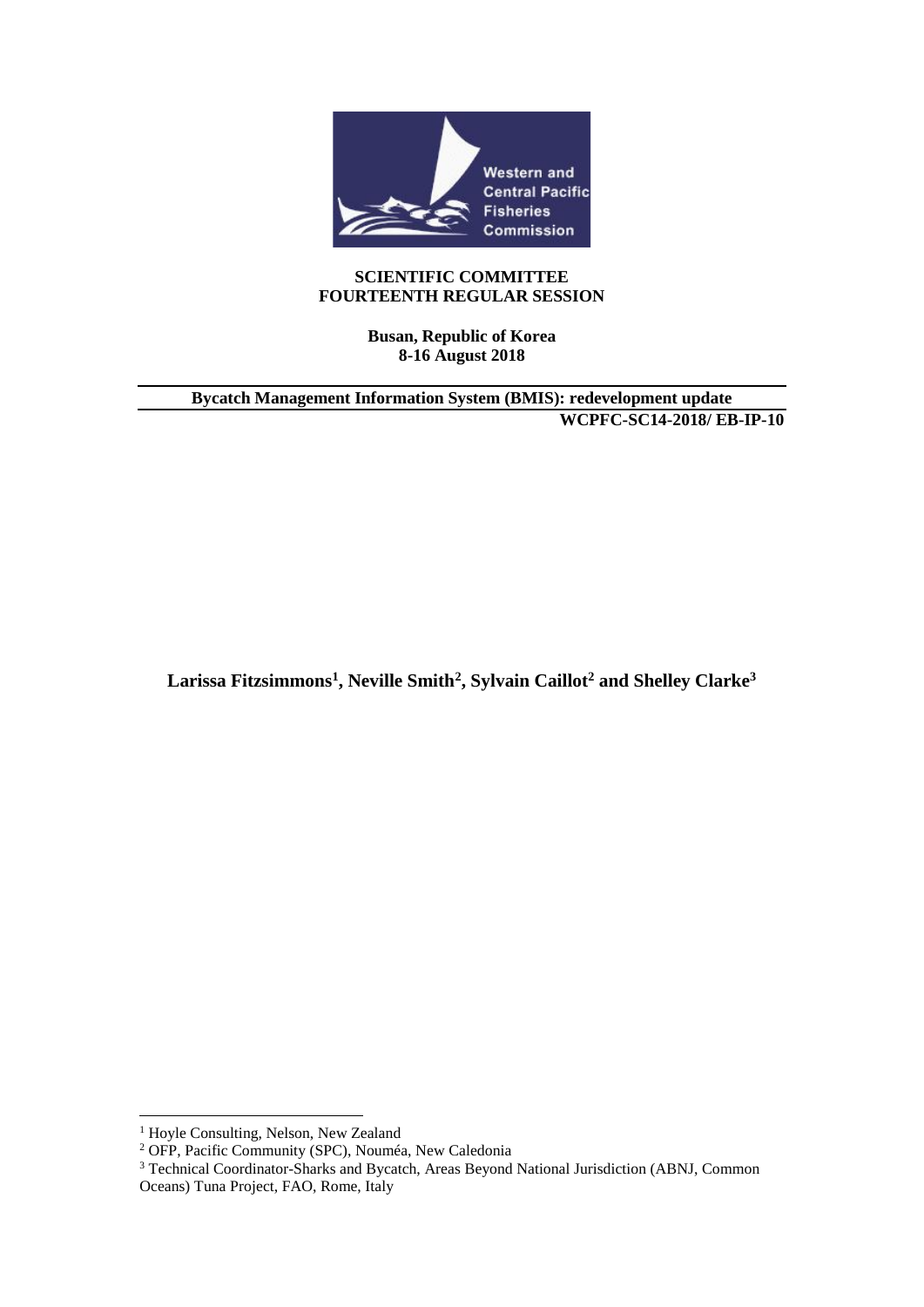## **1 Introduction**

A comprehensive overview of the redevelopment of the Western and Central Pacific Fisheries Commission (WCPFC) Bycatch Management Information System (BMIS) <sup>1</sup> was tabled at the 2017 Scientific Committee meeting (Fitzsimmons et al., 2017). The work under the final year of funding from the FAO Common Oceans (Areas Beyond National Jurisdiction - ABNJ) Tuna Project is now underway. This paper provides an update on project tasks, integration of regional bycatch data summaries (BDEP tasks), performance of the new website/database platform, and future directions, including funding. Feedback from the recent workshop on WCPFC bycatch mitigation problem-solving (see Common Oceans (ABNJ) Tuna Project, 2018) is also addressed.

## 1.1 BMIS

The WCPFC Bycatch Management Information System (BMIS) is an online resource for fisheries managers, scientists, fishers, educators and the public. The database consolidates information on the mitigation and management of species of special interest, including seabirds, sharks and rays, marine turtles and marine mammals, incidentally caught in the pelagic tuna and billfish fisheries of the Western and Central Pacific Ocean (WCPO). It is currently funded from the FAO Common Oceans (Areas Beyond National Jurisdiction -ABNJ) Tuna Project. BMIS was redeveloped with a global focus (www.bmisbycatch.org) and re-launched in May 2017.

The new BMIS offers a broader range of curated material, retaining an emphasis on mitigation techniques and their efficacy, while expanding management topics to issues including data harmonisation, bycatch threats and interaction rates, population-level assessments and fisheries management performance. It highlights information on species identification, given its role in data quality and compliance, and on safe handling and release, which affects post-release survival rates. A logo, social media (Twitter) and a 'Bycatch Bytes' blog have been added. The new database platform has significantly improved data entry and real-time update and provides flexibility for future development. As of 30 June 2018, there were over 1500 references in the BMIS.

## 1.2 Public Domain Bycatch Data

The Bycatch Data Exchange Protocol (BDEP) is essentially a public domain regional bycatch data summary in a standardised format. Subsequent to discussions at SC13, some BDEP work has been integrated into the BMIS project, including reporting on progress with BDEP related tasks.

The concept of a BDEP amongst the t-RFMOs was raised at WCPFC Scientific Committee (SC) 11, and SC11 agreed to proceed with the WCPFC component of a BDEP (subject to resourcing from the Common Oceans (ABNJ) Tuna project, and subject to WCPFC data confidentiality rules) (paras. 654-657, Anon., 2016). In response to the WCPFC SC11 recommendation, The Pacific Community (SPC), with resourcing from the Common Oceans (ABNJ) Tuna project, prepared and formatted the bycatch data it holds into the BDEP template as described by "Proposal for a Bycatch Data Exchange Protocol (BDEP) amongst the t-RFMOs" (Clarke et al. 2015). Williams et al. (2016) reported on the methods for compiling the template, issues identified in compiling the data, and recommended future work. WCPFC SC12 recommended that the trial of BDEP be continued in 2017 and 2018 (Anon., 2017a) and this was endorsed by the WCPFC (Anon., 2017b.). However, due to a combination of no new WCPFC funding and competing priorities, and despite additional funding being available from ABNJ, 2017 work was largely limited to the no cost option of publishing BDEP as public domain information on the WCPFC web site, and issues arising in compiling the data were identified in the generic data gaps paper (Williams, 2017)).

<sup>&</sup>lt;sup>1</sup> The BMIS can be accessed at www.bmis-bycatch.org. Subscribe to the BMIS Twitter feed @BMIS\_bycatch.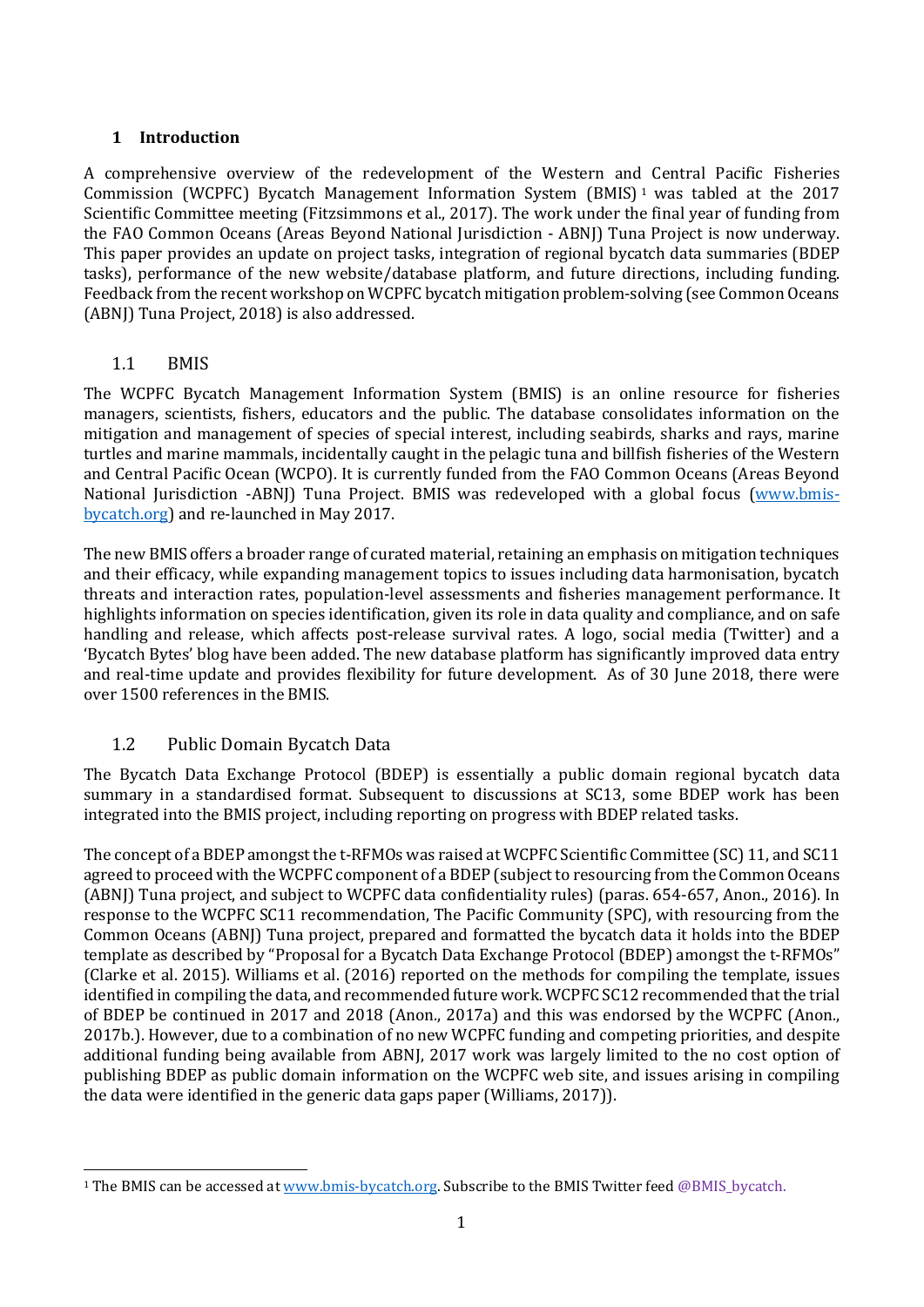Fitzsimmons et al. (2015) noted that the BMIS would be a useful, central location to present RFMO summary bycatch data, should this become available. The development of the BDEP tables within several RFMOs also supports this. The feature depends on first being able to source the relevant data from the various RFMOs. The second is being able to manipulate the data into a common format so that tables and graphs for exploring the combined datasets can be automatically generated. At SC13 it was recommended that the WCPFC BDEP tables (Williams et al., 2016; Williams et al. 2017)) also be made available via BMIS.

## **2 Update on BMIS website & database platforms, social media (2017-2018)**

Since the relaunch, the BMIS website has been widely used, with more than 5,100 unique visitors and more than 23,700 page views. Visitation<sup>2</sup> has improved since the relaunch. Over the first 6 months there were an average of 281 unique visitors (1138 page views) per month, compared with the most recent 6 month period averaging 465 visitors/ 2445 page views per month (in part influenced by the WCPFC bycatch problem-solving workshop). Return visitors accounted for about 13% of total visits over the past 6 months. Over the same period, 21% of visits to the site were from direct hits (people had typed the address in), 65% resulted from organic searches (search terms not known), nearly 12% were referrals (mostly from the WCPFC website) and 2% were from social media (majority Twitter). With regard to Twitter (see Section 2.1.2), it is possible that someone who sees a BMIS tweet but doesn't engage (counts as an impression3), may - at some future time - use the knowledge in a direct or organic google search to find the site. This would be useful to measure through online analytic tools.

The most popular pages were those for references (about 4 minutes per page) and mitigation techniques (more than 2 minutes per page). Of most interest among mitigation techniques were the descriptions for circle hooks (perhaps due to the WCPFC bycatch problem-solving workshop) and ALDFG (abandoned, discarded and lost fishing gear; these visits were spread evenly over the 6 months).

A Google search on the term 'bycatch mitigation' returns BMIS at the top of the list. However, using 'bycatch reduction' or 'bycatch' does not result in BMIS at the top of the results. Addressing this issue would serve to improve site visitation and investigating how to do so is part of the future workplan.

## *2.1.1 Social media and site promotion*

The BMIS Twitter account @BMIS\_bycatch was created in mid-2017. The account is used to promote the website, drawing attention to new and existing material on the website and linking the website to other activities (individuals and organisations) in the larger sphere of bycatch management in tuna fisheries. Importantly, it serves to keep the website looking 'fresh' and active, rather than stale. Bycatch Bytes provides an avenue for more in-depth bycatch features. Both Twitter and Bycatch Bytes provide opportunities to promote t-RFMO bycatch management (see Section 5).

Over a three month period from mid-April to mid-June 2018 @BMIS\_bycatch earned a total of 15,500 impressions<sup>3</sup> and averaged one link click per day. Tweets and re-tweets are varied, covering new research added to the BMIS, meetings (such as ACAP or RFMO scientific meetings) bycatch news from blogs or news reports, and frequently, relevant tweets from people/organisations that BMIS follows. Retweets are most valuable when they can be used to promote the BMIS by including a caption that links the retweet to material in the BMIS, thus inviting engagement with the website. This is particularly effective when retweeting an item from someone with many followers.

Regular, sustained posting has a positive impact on visits to websites and also helps to retain followers. Regular monitoring of Twitter analytics helps to improve the quality/impact of tweets as they reveal

 <sup>2</sup> Visitation is a measure of the number of visitors to the site, whether the person uses just the landing page or several pages, they count as one visitor.

<sup>3</sup> Impression means the number of times a user is served a Tweet in timeline or search results.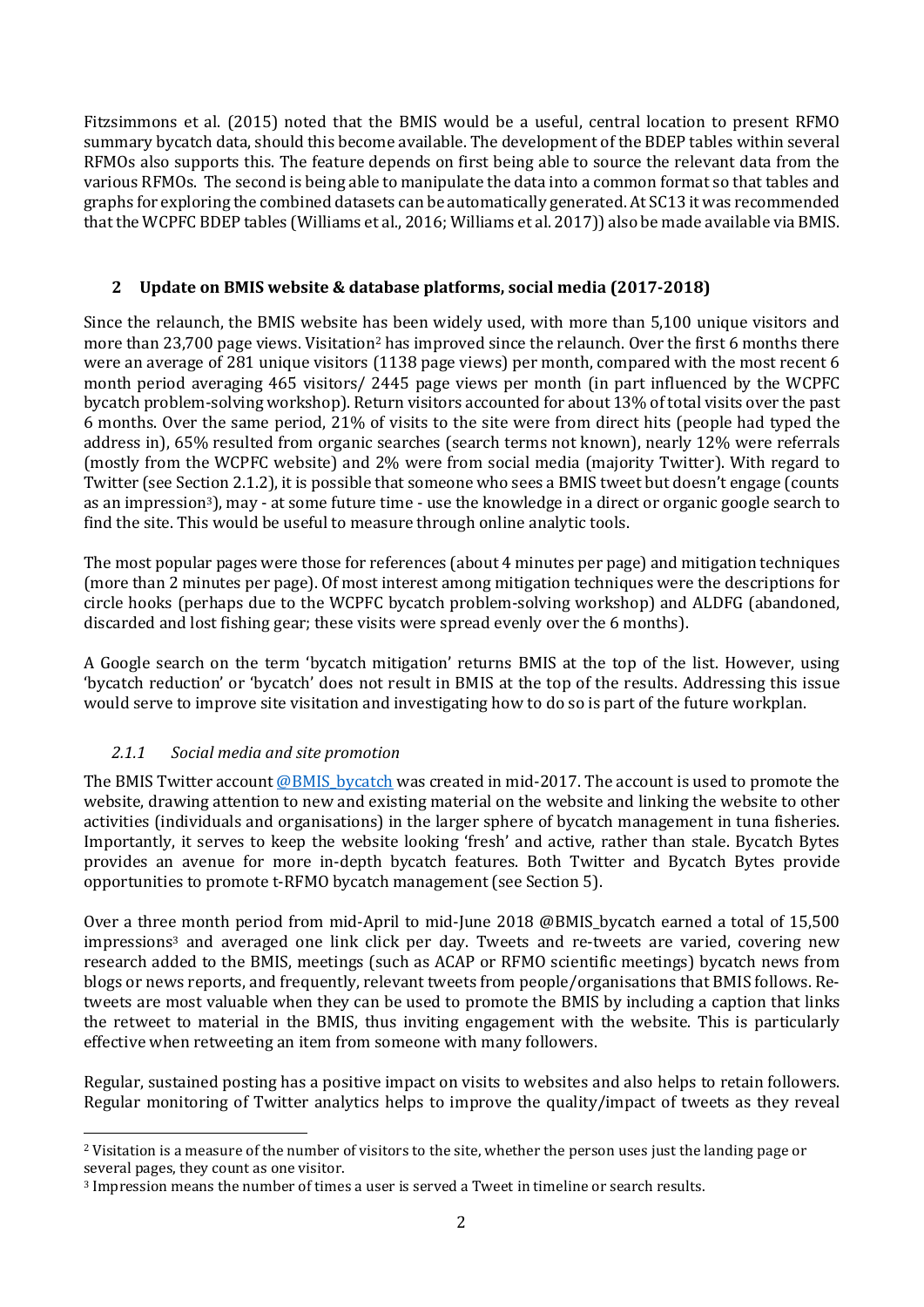which posts are most interesting to people (e.g. eco-FAD stories are very popular, as is shark bycatch). Over the next five months, we aim to increase the number of followers, impressions and engagement with the website. Our strategy includes consistently following the techniques outlined above, 'following' more accounts and researching/adopting other helpful techniques, such as Twitter cards.

Bycatch Bytes is intended to showcase recent developments in bycatch management, e.g., new or improved mitigation technologies, or notable research projects underway. To date, it has not been possible (using Google Analytics) to gauge the number of 'hits' for Bycatch Bytes. Over the next five months, the BMIS team will devote more effort into posting stories and evaluating user interest in order to assess the impact of the Bycatch Bytes feature.

## *2.1.2 Zotero*

Zotero (https://www.zotero.org) is the open source reference management software behind the BMIS library. In late 2017, the Zotero 5.0 'standalone' upgrade was introduced. Zotero no longer appears as a tab in Firefox. Instead, a Zotero icon appears in the browser pane (Firefox, Chrome or Safari) after the appropriate connector, i.e., add-on, has been downloaded and installed. The transition did not cause any problems for the BMIS as the web API remained the same. Cloud based, systematic Zotero backups have been instituted using 'Syncback' software to allow a mirror copy of the main Zotero files to be backed up and shared via Google Drive.

Zotero was used at the recent WCPFC bycatch problem-solving workshop to share copyrighted references among workshop participants, an example of how the redevelopment BMIS can be of considerable benefit to users. Zotero will continue to be the reference management software for BMIS and the BMIS team will put effort into ensuring all Zotero features are understood and utilised in the future work on BMIS.

## **3 WCPFC bycatch problem-solving workshop**

The WCPFC bycatch problem-solving workshop (hereafter referred to as 'the workshop') was held at SPC in Noumea, New Caledonia, from 28-30 May 2018(Common Oceans (ABNJ) Tuna Project, 2018). The workshop provided peer-review of the new BMIS. Feedback on the BMIS from the workshop, BMIS team initial responses as derived from discussions during and post-workshop, and subsequent actions, if any, are summarised in Table 1. Some feedback items were already under consideration by the BMIS project team and those are discussed in more detail in the following sections.

|                                     | Table 1. Feedback and questions from the WCPFC bycatch problem-solving workshop, with corresponding |
|-------------------------------------|-----------------------------------------------------------------------------------------------------|
| responses and subsequent follow up. |                                                                                                     |

| Feedback/guery |                                                                                                                                                                                                                                                                    | <b>Initial responses/Subsequent actions</b>                                                                                                                                                                                                                                                                                                                                                                                                                                                                                                                                                                                                                         |  |  |  |
|----------------|--------------------------------------------------------------------------------------------------------------------------------------------------------------------------------------------------------------------------------------------------------------------|---------------------------------------------------------------------------------------------------------------------------------------------------------------------------------------------------------------------------------------------------------------------------------------------------------------------------------------------------------------------------------------------------------------------------------------------------------------------------------------------------------------------------------------------------------------------------------------------------------------------------------------------------------------------|--|--|--|
| a.             | Are there plans to make the BMIS<br>available in different languages                                                                                                                                                                                               | Technically possible (Drupal platform would support necessary changes to user<br>interface)<br>No change in short term primarily because core scientific references in BMIS will<br>٠<br>continue to be published in English                                                                                                                                                                                                                                                                                                                                                                                                                                        |  |  |  |
| b.             | What are the criteria for inclusion of<br>species in the species lists? Can<br>background information on each<br>species be included (including how<br>they are affected by bycatch)?<br>For example: www.bmis-<br>bycatch.org/bycatch-species-<br>groups/seabirds | Species lists included in the BMIS on the species pages are derived from other<br>$\bullet$<br>databases<br>Explicit criteria for inclusion will be developed (with a default to relevant<br>international organisations where they exist, e.g. ACAP)<br>For each species group, explanatory text pointing to sources of biological and<br>distribution data has been added (e.g., for seabirds, links to ACAP and BirdLife<br>International species data portals)<br>Links to Species ID guides will be added<br>Bycatch data for individual species will be addressed as part of the BMIS bycatch<br>summary data mapping project, and integration of BDEP tables |  |  |  |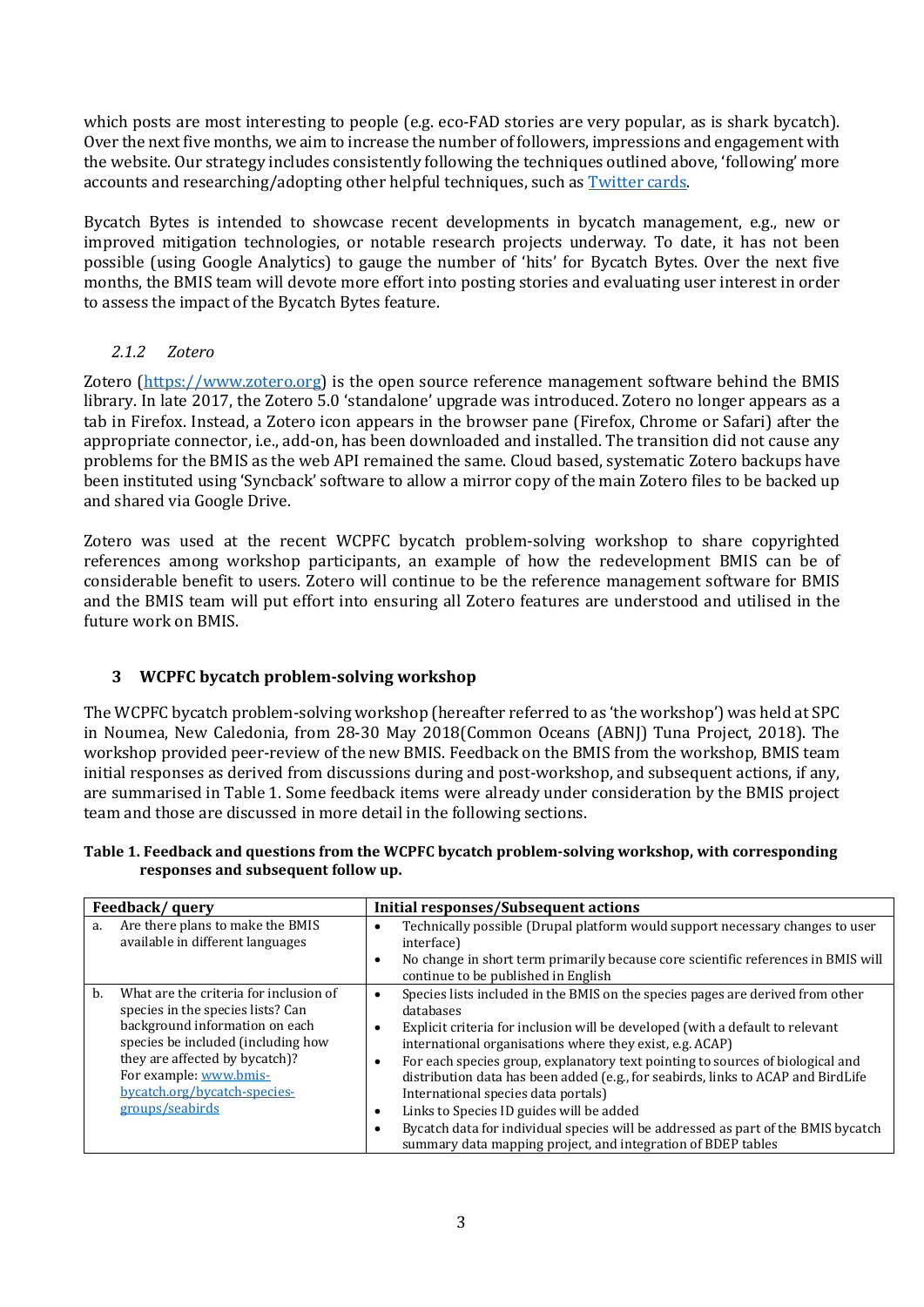| c.                                         | Provide forum for management<br>practitioner insight (e.g. management<br>experiences, case studies, lessons<br>learnt, 'tips & tricks') for exchange<br>between fisheries managers in different<br>countries                                                                                                             | This is able to be done with the existing platform and would make BMIS more<br>$\bullet$<br>interactive<br>Such forums require moderation and there is currently insufficient resourcing to<br>$\bullet$<br>support moderation<br>$\bullet$<br>As part of the engagement strategy with t-RFMOs and other organizations,<br>options for resourcing this will be explored                                                                                                                                                                                                                                                                                                                                                                                                                                                                                                                                                                                                                           |
|--------------------------------------------|--------------------------------------------------------------------------------------------------------------------------------------------------------------------------------------------------------------------------------------------------------------------------------------------------------------------------|---------------------------------------------------------------------------------------------------------------------------------------------------------------------------------------------------------------------------------------------------------------------------------------------------------------------------------------------------------------------------------------------------------------------------------------------------------------------------------------------------------------------------------------------------------------------------------------------------------------------------------------------------------------------------------------------------------------------------------------------------------------------------------------------------------------------------------------------------------------------------------------------------------------------------------------------------------------------------------------------------|
| d.                                         | Criteria for inclusion of references in<br>the BMIS?                                                                                                                                                                                                                                                                     | The current scope is material relevant to tuna bycatch issues<br>$\bullet$<br>Currently seek to provide comprehensive coverage of peer-reviewed and grey<br>$\bullet$<br>literature (including from RFMO scientific/ecosystem etc. meetings)<br>Scope to be expanded to cover gill net as there are major gill net fisheries for<br>$\bullet$<br>tuna in the Indian Ocean with bycatch challenges                                                                                                                                                                                                                                                                                                                                                                                                                                                                                                                                                                                                 |
| e.<br>$\Box$<br>$\Box$<br>$\Box$<br>$\Box$ | Search results - when a long list of<br>results is returned, how does a user<br>determine which references are most<br>relevant?<br>Prioritise references rather than filter<br>Use star rating system<br>Identify refs used as key supporting<br>refs when t-RFMO adopts a CMM<br>Show number of 'downloads' or 'reads' | Work is underway to prioritise search results (most relevant returned at the top<br>$\bullet$<br>of the list) for both the mitigation technique and references search databases<br>This involves deciding what the basis is for prioritization, and then determining<br>$\bullet$<br>how to achieve this technically<br>Trials with the mitigation technique database have improved the order of search<br>$\bullet$<br>results but further refinement is required<br>Google web Application Programming Interface may be able to help with the<br>$\bullet$<br>number of reads for a document, though generally this will work better for peer-<br>reviewed documents<br>A star system and showing reads/downloads will be investigated<br>$\bullet$                                                                                                                                                                                                                                             |
| f.                                         | Improve site navigation and guidance<br>and provide training (in use of BMIS)                                                                                                                                                                                                                                            | BMIS team will endeavour to provide more on-screen guidance (e.g. hover text,<br>$\bullet$<br>meta-ribbon)<br>Ensure target groups are aware of the BMIS and know how to use it<br>$\bullet$<br>Explore options for BMIS training sessions utilizing the scenario approach to be<br>$\bullet$<br>built into future Stock Assessment Workshops                                                                                                                                                                                                                                                                                                                                                                                                                                                                                                                                                                                                                                                     |
| g.                                         | Provide guidance on safe handling &<br>release techniques, including video<br>content                                                                                                                                                                                                                                    | BMIS team will explore hosting (including the option of simply linking to<br>$\bullet$<br>YouTube) and curation of video within the existing technology, and if necessary<br>identify development needs and costs associated with incorporating videos into<br><b>BMIS</b><br>Subject to development and costs issues being addressed, training videos will be<br>$\bullet$<br>added as they become available                                                                                                                                                                                                                                                                                                                                                                                                                                                                                                                                                                                     |
| h.                                         | Explore potential for SPC's library to<br>support access to copyright protected<br>papers for developing countries                                                                                                                                                                                                       | SPC's library will be approached to explore BMIS obtaining developing countries<br>$\bullet$<br>access to special subscription rates (low cost or free) for currently-pay-for-view<br>references<br>The United Nations (UN) programme "Online access to research in the<br>$\bullet$<br>environment" (OARE) will also be approached                                                                                                                                                                                                                                                                                                                                                                                                                                                                                                                                                                                                                                                               |
| i.                                         | Promote the website at national and<br>regional levels                                                                                                                                                                                                                                                                   | Promotion is a key focus of the workplan in 2018-19, in particular a t-RFMO<br>$\bullet$<br>engagement strategy will be developed and implemented<br>Part of the strategy will be to identify champions for wider promotion across t-<br>$\bullet$<br>RFMOs and this has already commenced                                                                                                                                                                                                                                                                                                                                                                                                                                                                                                                                                                                                                                                                                                        |
| j.                                         | Position as tool to share information<br>across tuna RFMOs (& possibly other<br>regional organisations)                                                                                                                                                                                                                  | Requires improved RFMO engagement and potentially, additional features<br>$\bullet$<br>(already technically possible for external contributors to be given administration<br>rights to update and upload information such as mitigation technique<br>descriptions)<br>Administration rights are already multi-layered, so functionality in place<br>$\bullet$<br>How, where and when will be addressed through the t-RFMO engagement<br>$\bullet$<br>strategy<br>As a first, informal step, a new 'Public, Closed Membership', Zotero group called<br>$\bullet$<br>'Tuna RFMOs BMIS portal' has been created to enable RFMO contact points <sup>4</sup> (by<br>invitation only) to contribute references, both peer-reviewed and grey literature,<br>to the BMIS (this still needs approval from the respective RFMOs, but, the<br>functionality now exists)<br>In an initial trial period contributions will be moderated by the BMIS team until<br>$\bullet$<br>such time as quality is assured |
| k.                                         | Support the planned inclusion of a tool<br>for global queries based on RFMO data<br>available in the public domain such as<br><b>BDEP</b>                                                                                                                                                                                | BMIS team note support for the planned inclusion of a tool for global queries<br>$\bullet$<br>based on RFMO data available in the public domain such as BDEP<br>Terms of reference for this work will be developed in August 2018<br>$\bullet$                                                                                                                                                                                                                                                                                                                                                                                                                                                                                                                                                                                                                                                                                                                                                    |

<sup>————————————————————&</sup>lt;br><sup>4</sup> This may be Secretariat staff, working group convenors, scientific service providers or nominated experts, dependent on the particular tRFMO. Such decisions may have resourcing implications.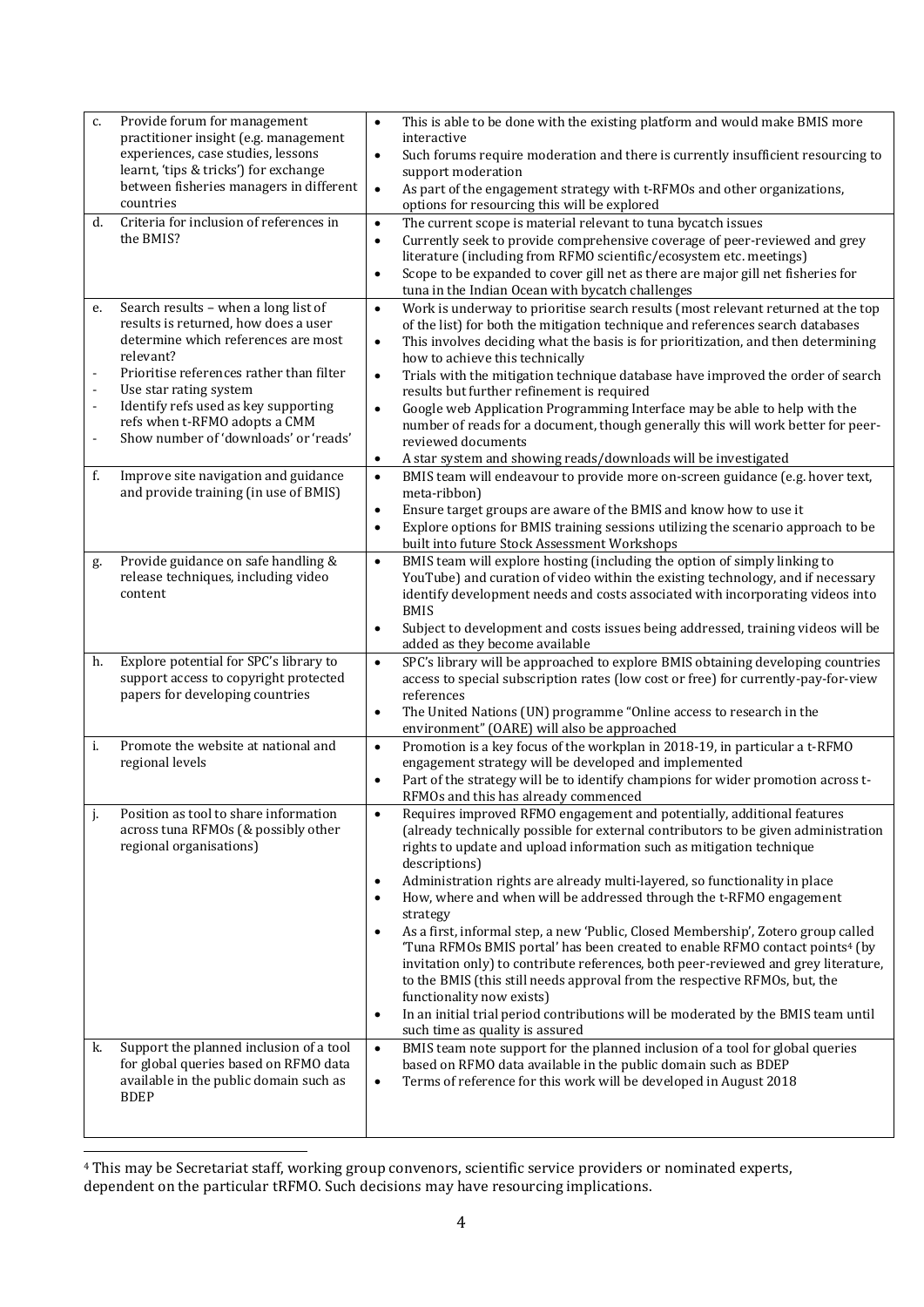| ĸ. | Support the planned inclusion of a tool<br>for global queries based on RFMO data<br>available in the public domain such as<br><b>BDEP</b> | The BMIS team note that synergies with ongoing initiatives in other tuna t-<br>RFMOs should be explored with a view to avoiding duplication, and this will be<br>informed through the t-RFMO engagement strategy |
|----|-------------------------------------------------------------------------------------------------------------------------------------------|------------------------------------------------------------------------------------------------------------------------------------------------------------------------------------------------------------------|
|    | Develop strategy for long term<br>resourcing of BMIS                                                                                      | The BMIS team will develop a strategy for long-term resourcing of BMIS during<br>the remaining work period (until August 2019)<br>At a minimum, hosting of BMIS will continue through SPC in the medium-term.    |

#### **4 Update on project tasks**

## 4.1 Bycatch summary data and mapping, including BDEP data visualisation

Fitzsimmons et al. (2015) noted that the BMIS would be a useful, central location to present RFMO summary bycatch data, should these become available. The development of Bycatch Data Exchange Protocol (BDEP) tables (Williams et al. 2016, 2017) within IOTC (Clarke and Smith, 2018) and CCSBT suggest positive movement in this direction. One objective might be to manipulate the data into a common format so that tables, graphs and maps for exploring the combined datasets can be automatically generated. Given the spatial and temporal scale of bycatch information, visual representations (maps) of the data can be particularly useful when attempting to understand management implications.

For an example of the presentation of summaries of fishing effort, observer coverage, bycatch events and estimated total bycatch, readers are referred to the website of the New Zealand research provider Dragonfly. The interactive website allows users to examine bycatch species, fisheries, areas and years of interest, highlighting where further research, observer coverage and management may be appropriate. Taking a similar approach will improve access to species-specific information for users, a recommendation from the WCPFC bycatch problem-solving workshop (Section 3). This work will also integrate the shark data inventory browser and provide a platform for ongoing incorporation of shark data visualisations.

SPC has progressed the development of a Request for Proposals which includes the work required to be completed in developing mapping and incorporating BDEP tables into BMIS (see also Section 4.2). Proposals received have been evaluated, and the final recommendation is awaiting formal approval by SPC administration. The SPC BMIS team has commenced writing technical specifications for the work; a contract to complete the work should be in place by the end of August 2018.

## 4.2 BDEP work in 2017-18

#### *4.2.1 The BDEP tables*

The annual WCPFC BDEP tables have been prepared and are noted in Williams (2018), and are available on the WCPFC BDEP page at: www.wcpfc.int/node/29966). The additional work undertaken and recent developments with respect to enhancements and availability of BDEP data include:

- ROP observer data from several national programmes not previously available have been loaded recently (e.g. Japan, Korea, and USA for recent years);
- a backlog of observer data entry has been advanced (SPC resolving); and
- reconciliation of data recorded on species of special interest form (GEN-2) and normal catch monitoring forms highlighted gaps in SSIs not recorded on normal catch monitoring form and these gaps have now been resolved5.

 <sup>5</sup> The SPC/FFA Gen-II form was introduced in 2003. Observers were instructed to record catch events of species of special interest (SSIs) on both the LL-4 form and the Gen-II form, with the GEN-II form intended to provide additional information on the event. A comparison of LL-4 and Gen-II data indicates that some observers did not record all SSI catch events on the LL-4 form. Review of available data indicated that there were a small number of additional GEN-II catch records (representing  $\sim 60$  individuals) from 2003 to 2010 that had not been successfully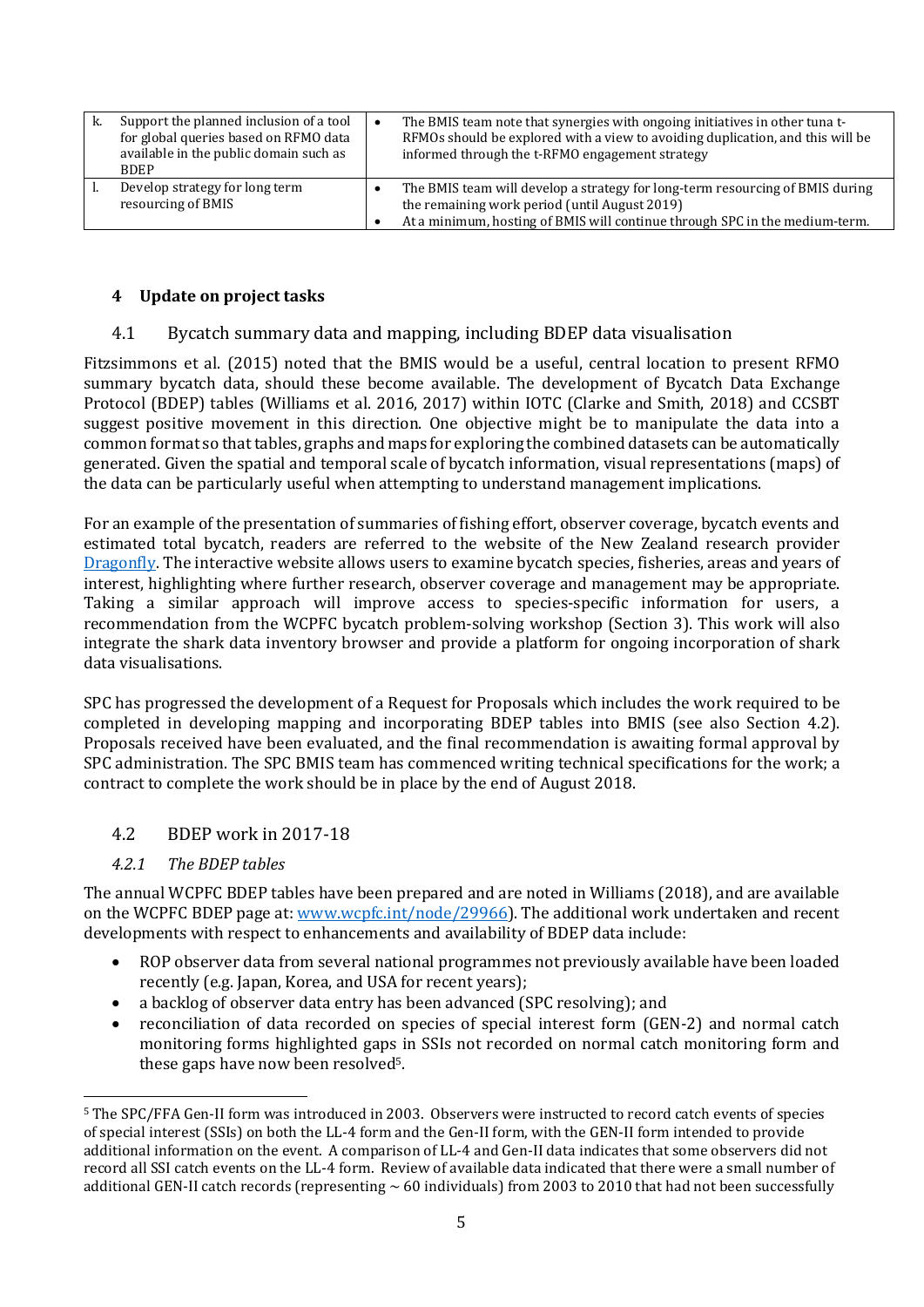A direct consequence of all of this work is a doubling of available longline observer data in the BDEP tables for 2013 and 2014, and notable improvements for longline in 2015 and 2016 (Table 2). For the purse seine fishery there are improvements in all years, with the improvement in 2016 particularly notable (Table 2).

| 2017 BDEP Data   |         |                                                                      |                       |                      | 2018 BDEP Data   |         |                                                                      |                       |                      |
|------------------|---------|----------------------------------------------------------------------|-----------------------|----------------------|------------------|---------|----------------------------------------------------------------------|-----------------------|----------------------|
| Calendar<br>Year | Fishery | <b>Total Effort</b><br>(LONGLINE: Hooks<br><b>PURSE SEINE: Sets)</b> | Total observed effort | Observer<br>Coverage | Calendar<br>Year | Fishery | <b>Total Effort</b><br>(LONGLINE: Hooks<br><b>PURSE SEINE: Sets)</b> | Total observed effort | Observer<br>Coverage |
| 2013             |         | 1.007.843.511                                                        | 10.972.601            | 1.10%                | 2013             |         | 1,012,735,732                                                        | 22.324.430            | 2.2%                 |
| 2014             |         | 1,041,829,254                                                        | 10,837,161            | 1.00%                | 2014             |         | 1,045,076,076                                                        | 20,682,112            | 2.0%                 |
| 2015             |         | 1,108,528,037                                                        | 15,790,034            | 1.40%                | 2015             |         | 1,102,994,869                                                        | 21.254.860            | 1.9%                 |
| 2016             |         | 1,056,020,829                                                        | 15,019,975            | 1.40%                | 2016             |         | 1,044,268,441                                                        | 18,107,763            | 1.7%                 |
|                  |         |                                                                      |                       |                      | 2017             |         | 897,143,360                                                          | 13,867,560            | 1.5%                 |
| 2013             | S       | 64,338                                                               | 36,770                | 57.20%               | 2013             | S       | 64,338                                                               | 38,679                | 60.1%                |
| 2014             | S       | 65.075                                                               | 32,985                | 50.70%               | 2014             | S       | 65,630                                                               | 37,503                | 57.1%                |
| 2015             | S       | 56,051                                                               | 27,865                | 49.70%               | 2015             | S       | 55,649                                                               | 31,997                | 57.5%                |
| 2016             | S       | 53,931                                                               | 17,622                | 32.70%               | 2016             | S       | 52,799                                                               | 26,828                | 50.8%                |
|                  |         |                                                                      |                       |                      | 2017             | S       | 56,680                                                               | 10,802                | 19.1%                |

## **Table 2: BDEP data in 2017 and additions in 2018 (Source: Williams et al., 2017; Williams, 2018; WCPFC BDEP at www.wcpfc.int/node/29966).**

Indirectly, considerable additional work has been completed by SPC that identifies issues in the bycatch data (see Peatman et al., 2017; Peatman et al., 2018a; and Peatman et al., 2018b). The recommendations in those papers feed into progressing the BDEP workplan.

## *4.2.2 The BDEP Workplan*

 $\overline{a}$ 

Williams et al. (2016) identified nine tasks for further work on BDEP. SC12 recommended proceeding with a no-cost option which included Task 1 – *Continue BDEP Trial*, and Task 2 – *Publish BDEP on the WCPFC website* (Anon., 2016, paragraphs 838-841). Williams et al. (2017) reported that Tasks 1 and 2 had been completed and recommended this work be normalized into the ongoing work of the WCPFC (which was endorsed by SC and has occurred as reported in Section 4.2.1). They also reported the resolution of Task 5 - *Request vessel identities in observer data where missing*. Subsequent to SC13, Task 3 - *Estimating mortality rates for purse seine* has been resolved as reported above (and through the Peatman et al. (2017) analysis and the Peatman (2018a) update).

Williams et al. (2017) also reported progress on remaining tasks and since SC13 further progress has been made as follows:

- Task 4 *Providing tables of observer effort by 5°x5°* has been completed for longline (see WCPFC BDEP at www.wcpfc.int/node/29966), with the work on purse seine to be completed in 2018;
- Task 6 *Report seabirds to the species level, where possible* has been progressed with the exploratory analyses for work to date under Project 68 (Peatman and Smith, 2018) and will be completed in the 2019 BDEP update (see also footnote 5);
- Task 8 *Review and update length-length and length-weight relationships for SSIs* has been progressed considerably with the review work on L:L and W:W data holdings and a future workplan identified in Williams and Smith (2018), and subject to resourcing will be completed in the 2019 BDEP update;

migrated to SPC's existing master observer data. This has been resolved as of 10 July 2018. The 2016 revision of the GEN-II form will prevent these issues from occurring in the future.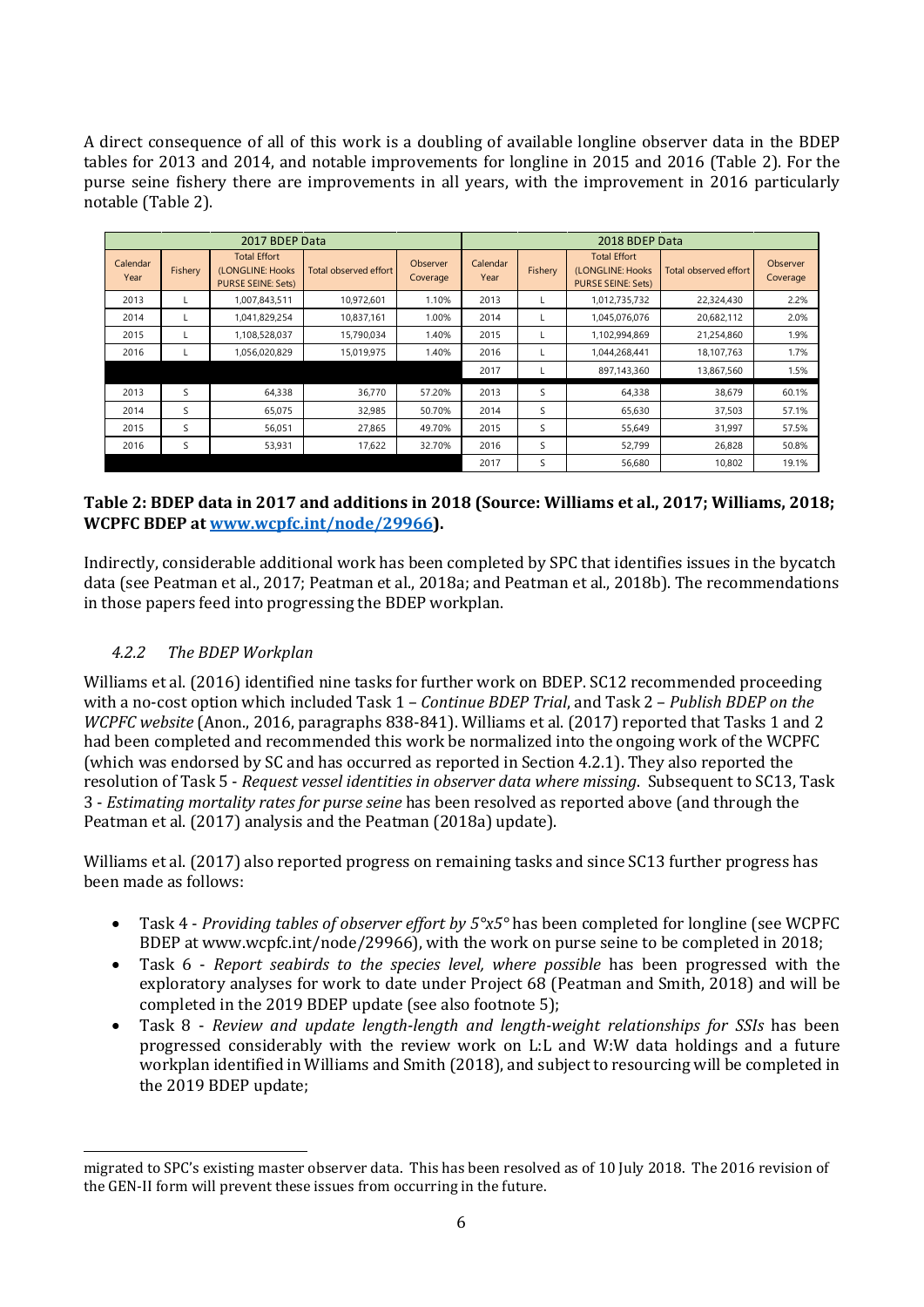- Task 7 *Expand the BDEP protocol to marine mammals to the species level, where possible*, has made limited progress with an approach identified and this work will be completed in the 2019 BDEP update; and
- Task 9 *Undertake a trial regional BDEP compilation for purse seine at the scale of the Pacific Ocean, in co-operation with the IATTC and CCSBT Secretariats*, has progressed slightly with the IATTC public domain data accessed, and consideration of those informing the inclusion of an Application Programming Interface (API) into the development of a technical terms of reference for the work in Section 4.1, and, preliminary discussions with the CCSBT Secretariat underway.

In summary, four of the nine BDEP tasks identified at SC12 have been completed, and there has been substantive (three) or some (two) progress on the remaining five tasks. With the goodwill of other t-RFMOs, it is planned to complete all tasks by the end of this project. This BDEP work continues as a positive step toward improving the quality of and access to WCPFC bycatch data.

## 4.3 Peer review

Peer review of BMIS is an ongoing work stream. In 2017-18, four components of peer review were undertaken: pre-workshop review; FAO review; workshop peer review (see Section 3); and, further development of the processes for external peer review of content.

#### *4.3.1 Pre-workshop review*

Prior to the workshop, the convenors provided considerable input on BMIS functionality, especially with respect to the workshop topics. This peer review focused on ensuring all elements of the website functioned as envisaged. This identified additional further improvements to species identification and safe handling (Section 4.3.1.1), search prioritisation (Section 4.3.1.2), and, content definition (Section 4.3.1.3).

#### *4.3.1.1 Species identification and safe handling and release*

One of the aims of the BMIS redevelopment was to give greater prominence to species identification (ID) and safe handling and release (SHR). This has been achieved through (i) text and links on the BMIS Home/ landing page, (ii) a page dedicated to Species ID and SHR, (iii) the creation of 'Collections' for 'Species ID Guides' and 'Safe handling & Release Guides' in the References database and (iv) multiple cross-links, from different pages within the BMIS, to these guides and related reference material.

In preparation for the May 2018 WCPFC bycatch problem solving workshop (see Section 3), all reference items in Zotero tagged as 'SHR guidelines' and 'Species ID guides' were reviewed and the corresponding tags removed from items that weren't clearly guides. New guides for both species ID and SHR were added. Furthermore, access to guides was improved through the revision of website explanatory text & the inclusion of links to pre-filtered search results, e.g., (iii) above.

## *4.3.1.2 Search prioritisation*

As part of the peer review provided by both workshop convenors and participants, the BMIS team has commenced a project with the website platform technical service provider (Eighty Options) to prioritise search results for both the mitigation technique and references search databases. Because some reference searches return very long result lists, it is not easy to immediately assess which are most useful and thus the aim is to return the most relevant results at the top of the list.

Improving results is not a straightforward task as firstly, the basis for prioritising references or mitigation techniques must be decided and then a technical fix found. Trials with the mitigation technique database have improved the order of search results but further refinement is required. Additional text on the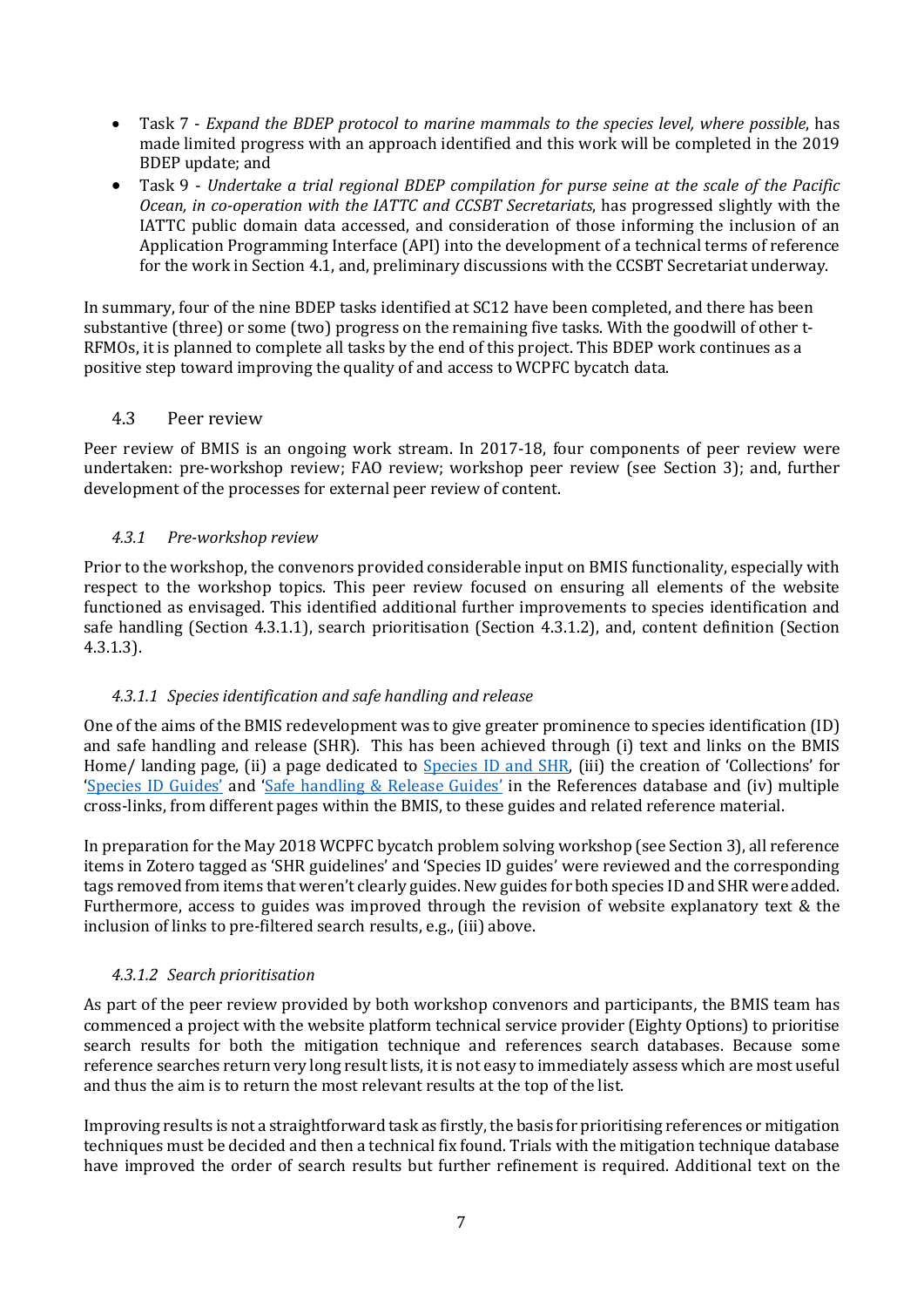mitigation techniques landing page has helped to explain to users which mitigation techniques are effective in reducing bycatch for each species group.

The references database is more complex as a reference may be tagged to multiple mitigation techniques or management categories. A consistent method of assigning priority is required. Feedback from the workshop (Table 1) on how to do this included: using a star rating system; identification of references used by RFMOs to support adoption of conservation measures; showing number of downloads or reads for each reference.

#### *4.3.1.3 Content definition*

In response to peer review provided by both workshop convenors and participants, efforts are underway to better define information in the BMIS. For example, changes have been made to the BMIS Home page so that the reference and regulation databases are grouped together in the black ribbon banner. More onscreen guidance will be provided (e.g. hover text). Name changes for sections will be considered (for Regulations and Management). Management categories will be reviewed and input sought for the Population Level Assessments (PLA) categories. For example, it may be useful to add categories which would better describe literature on biological parameters and when updates have occurred, e.g. size and fecundity data.

#### *4.3.2 FAO review*

Prior to the workshop FAO resourced a technical review of the current BMIS content. The BMIS team will shortly commence work to address that useful review, noting that some of the material overlaps with the workshop feedback on species lists and species identification.

#### *4.3.3 External peer review*

On the external peer review of content, there are two components, subject matter expertise and cross tuna RFMO (t-RFMO) input (Fitzsimmons et al., 2017). Subject matter experts across taxa have been identified (a shark expert, a seabird expert, a turtle expert and very recently a cetacean expert) and discussions on the form of review and timing are at various stages of development. These reviewers will undertake an initial review as well as ongoing periodic review. It is intended that all initial reviews will be completed in 2018. One t-RFMO reviewer has been identified and agreed to conduct a review in 2018 and assist with ongoing review. Part of the future RFMO engagement strategy will be to arrange the external peer review by other RFMOs (and the Zotero t-RFMOs BMIS portal group may be useful in this regard (see Table 1, Row j).

#### **5 Update on t-RFMO opportunities & future engagement**

A considerable volume of t-RFMO material is already in the BMIS:

- t-RFMO pages
- t-RFMO Regulations database
- t-RFMO grey literature reference 'Collections', e.g., for IOTC
- t-RFMO public domain data, and
- Twitter posts.

#### 5.1 BMIS as a tool for cross RFMO engagement

BMIS has the potential to better facilitate cross t-RFMO engagement. External contributors can be given administration rights to update and upload information to the BMIS website, noting that the Zotero Tuna RFMOs BMIS portal group may be useful in this regard (see Table 1, Row j), although there are challenges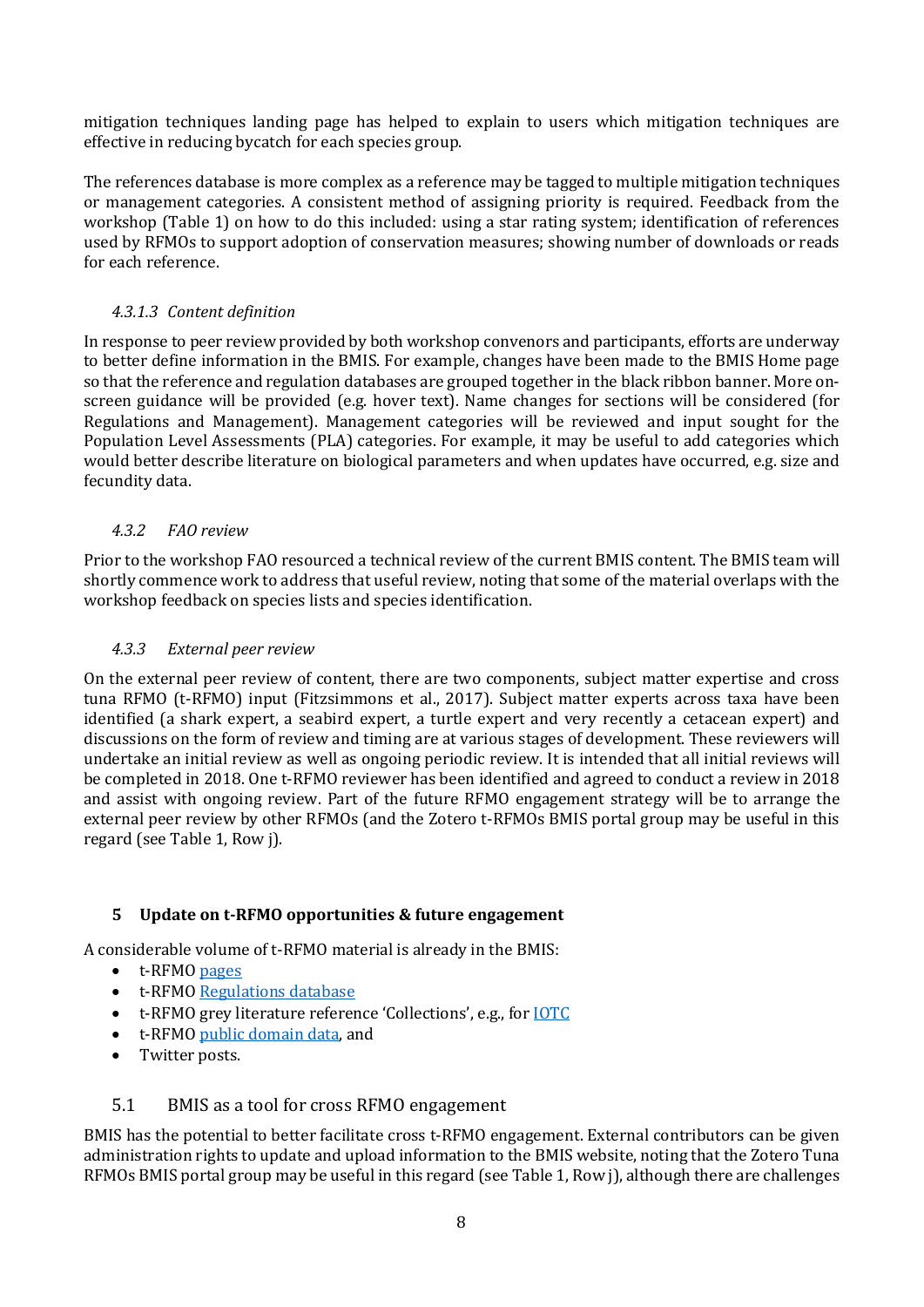to address and, inevitably differing views on the best ways to present, maintain and access relevant information as discussed in Fitzsimmons et al. (2017)). Initial discussions with Secretariat staff in two other RFMOs have highlighted considerable support for BMIS and willingness to engage. To identify the tasks to be completed, a strategy for greater engagement among t-RFMOs will be developed in 2018 and implemented through 2018-19.

# 5.2 RFMO grey literature and regulations

New 'Collections' (a filter in the References database) were created for RFMO meetings that have a bycatch management focus, i.e., WCPFC Scientific Committee's Ecosystem and Bycatch Theme (SC), , IOTC Working Party on Ecosystems and Bycatch (WPEB) and relevant IATTC and ICCAT groups. This gives RFMOs greater visibility within the site. References are tagged according to RFMO acronyms as listed above; however, in some cases these tags cover relevant papers from other meetings. For example, in the case of ICCAT, literature is garnered from the all-encompassing 'Collected Volumes of Scientific Papers' which publishes from all ICCAT meetings.

Within the BMIS Zotero library, each RFMO has a folder and under these, literature is filed by publishing year. By the end of 2018, the aim is to have reviewed and added grey literature from at least the last five years of meetings (this is well advanced). It would greatly improve the speed at which RFMO meeting documents are available in the BMIS if they are saved as Pdfs with embedded meta-data. RFMO regulations are also stored in Zotero. This helps BMIS administrators to keep track of when to check for new regulations. The engagement strategy will attempt to address such improvements.

# 5.3 RFMOs and BMIS social media

BMIS tweets alert users when significant new RFMO content is added, e.g., new/amended conservation measures, a particularly useful journal article, or a suite of papers from an RFMO meeting. Tweets generally include a direct link to the document(s) in the BMIS.

There is an opportunity for RFMOs to contribute articles for the BMIS Bycatch Bytes feature. An annual contribution would be very useful (subject to the intended review of Bycatch Bytes utility on an ongoing basis).

# 5.4 RFMO public domain bycatch data

Under the BMIS page 'Resources / Other Bycatch Databases', a separate section, 'RFMO Databases in the Public Domain', has been added at the top of the page. ICCAT's MS Access bycatch meta-database was downloaded but at the time was not functioning and could not be tested. It is proposed that the list of RFMO databases will eventually be superseded by BDEP through annually updated species bycatch data summary pages (Section 4.1 and 4.2 above).

# **6 Funding, work plan and future developments**

The current BMIS project was scheduled to be completed in December 2018. As identified in Clarke and Smith (2018) there is now approved an opportunity for a no-cost extension through August 2019. This project plans to utilise the no cost extension to bring all tasks to completion. An end of project report will be submitted to SC15 in August 2019.

# 6.1 Ongoing maintenance

Keeping the BMIS current incurs ongoing costs. These include:

- Literature collection and curation;
- Update of mitigation technique descriptions and cross-taxa effects;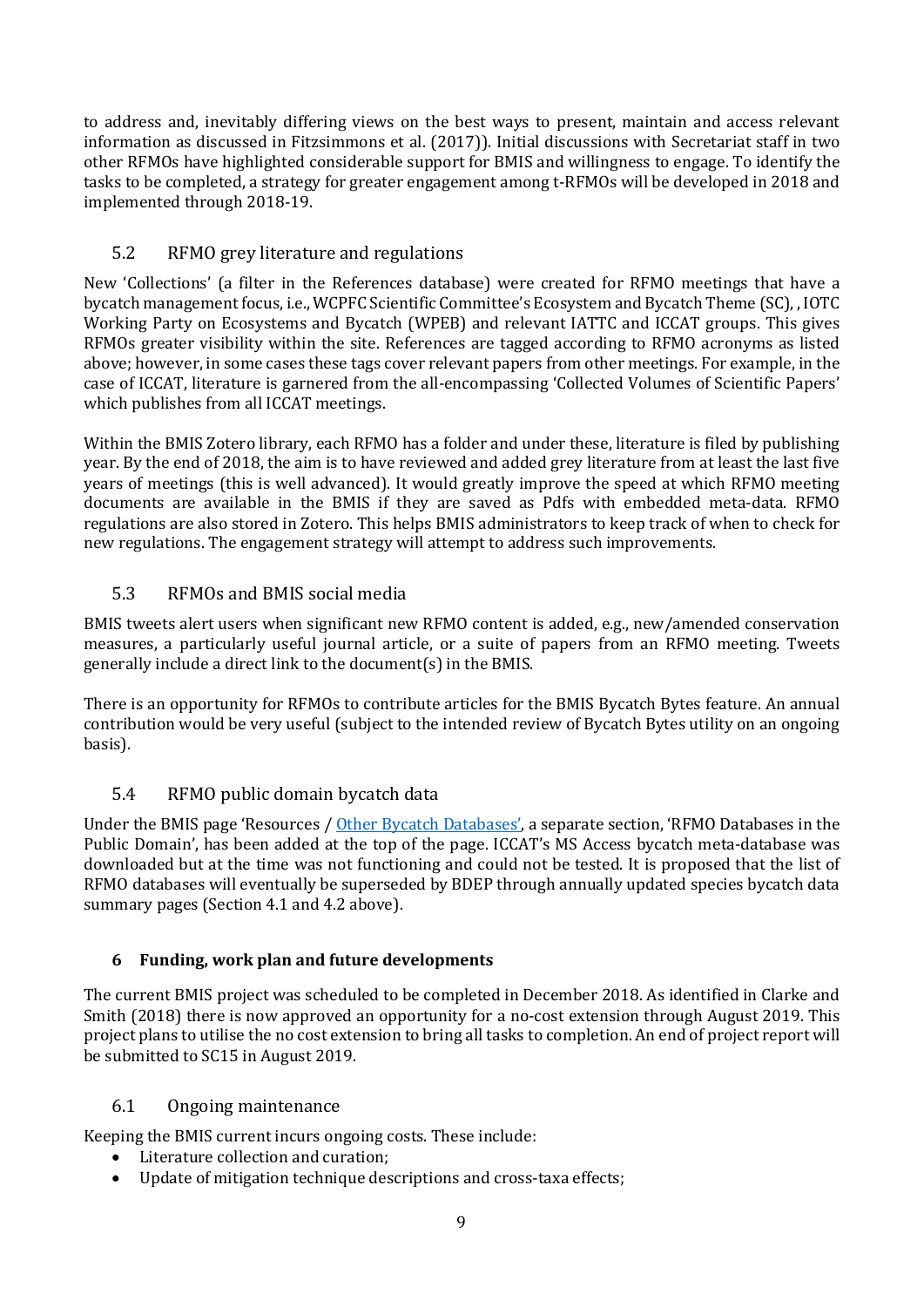- Social media update Twitter, Bycatch Bytes;
- IT website security updates, site administrator changes to web pages; and
- Zotero cloud storage capacity fees.

## 6.2 2018-19 workplan

Work in 2018-19 will include the following tasks noting that the BDEP, mapping/visualisation, RFMO engagement, and peer review are considered highest priority:

- i. Ongoing maintenance tasks as above;
- ii. Improve Twitter presence and evaluate Bycatch bytes (analytics);
- iii. Undertake an update of STAGIS references ;
- iv. Increase RFMO grey literature holdings (at least last 5 years of meetings);
- v. Implement actions arising from workshop feedback;
- vi. Peer reviews completed and work to implement findings;
- vii. Search prioritization and content definition work completed;
- viii. Bycatch summary data tool developed (BDEP) with at least one other RFMO's data incorporated;
- ix. RFMO engagement strategy completed and implemented;
- x. Mapping functionality developed and Shark Data Inventory Browser incorporated into data visualisations; and
- xi. BMIS promotional brochure completed.

A key project completion task in 2019 will be to write a summary report on BMIS, future development needs and opportunities, and an ongoing work plan.

#### **7 Recommendations**

We invite WCPFC SC14 to:

- note that the Bycatch Management Information System (BMIS) site provides a portal to >1500 curated references, species identification and safe release guides;
- note 2017-18 progress on BMIS and BDEP and the workplan through completion in August 2019;
- visit www.bmis-bycatch.org and give feedback (errors, missing or out-of-date information) or make contributions to  $\frac{info@bmis-bycatch.org}{bycatch.org}$  and follow @BMIS\_bycatch on Twitter now; and
- note the future developments for BMIS identified in this paper, and the future resourcing issues for of BMIS.

#### **8 Acknowledgements**

The authors would like to thank the Common Oceans (ABNJ) Tuna Project for its funding of the redevelopment of BMIS, FAO for the peer review, Karen Baird for peer review, and the workshop participants for their valuable feedback.